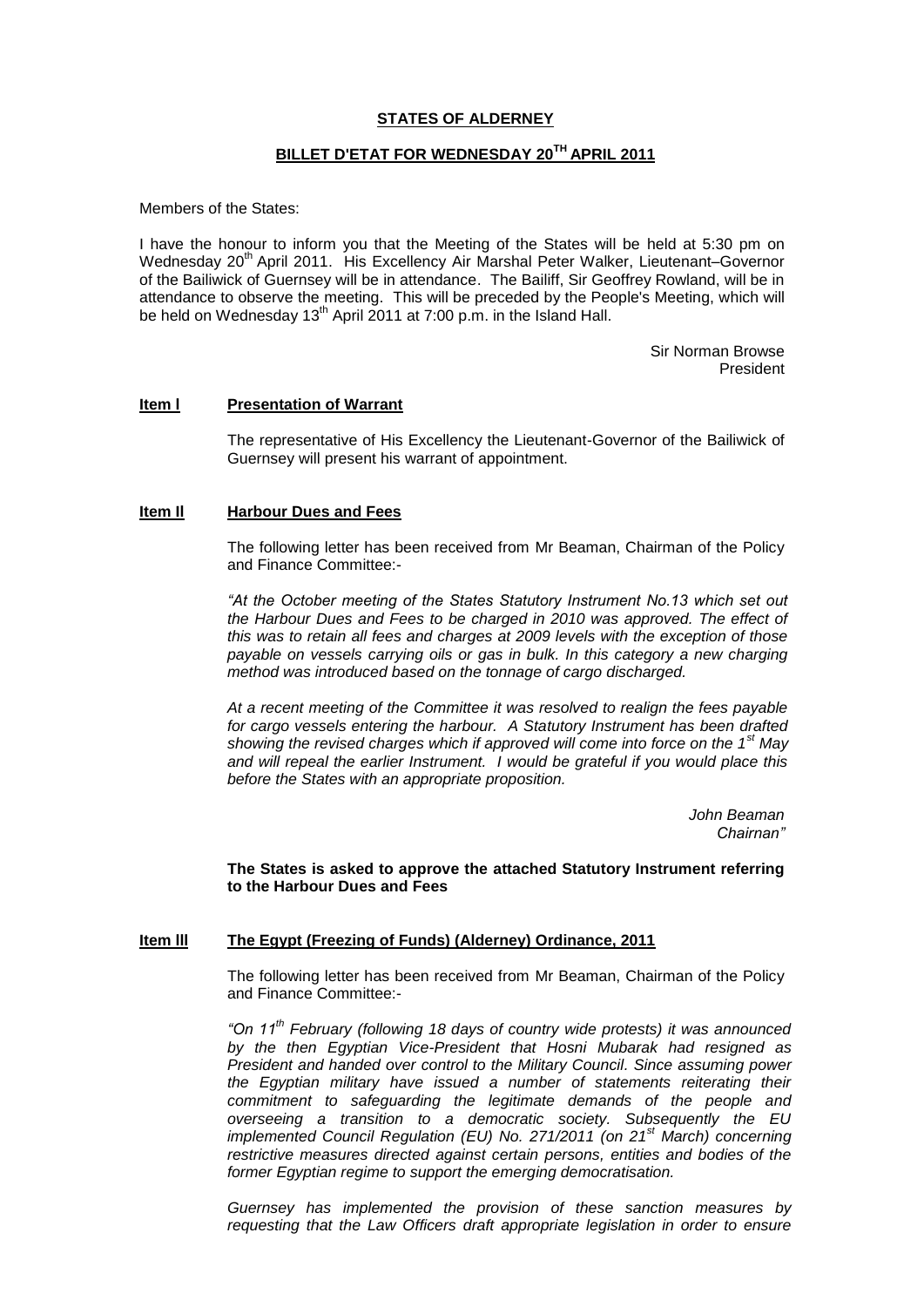*that the Island's sanction regime is in line with international developments. Alderney is also requested to ensure that their financial institutions and other bodies comply and do not maintain any accounts or otherwise hold any funds or economic resources for the entities and individuals named in the consolidated list of Her Majesty's Treasury.*

*I attach a copy of "The Egypt (Freezing of Funds) (Alderney) Ordinance, 2011" which has been drafted by Law Officers Chambers.*

*I* would be grateful if the Ordinance is placed before the States when it next *meets, together with an appropriate resolution.*

> *John Beaman Chairman"*

**The States is asked to approve the "The Egypt (Freezing of Funds) (Alderney) Ordinance, 2011.**

### **Item lV The Tunisia (Freezing of Funds) (Alderney) Ordinance, 2011**

The following letter has been received from Mr Beaman, Chairman of the Policy and Finance Committee:-

*"On 4th February 2011 the EU implemented Council Regulation (EU) No 101/2011 and instigated an asset freeze against former President Ben Ali, his wife, family members and other persons who are under investigation into the alleged corruption of the former regime pending judicial enquiry in Tunisia. The priorities of the new Tunisian transition government are to re-establish order, to set the base for the democratisation of society and of the political system, and to address the economic and social problems which were at the root of the popular uprising. It was decided that emerging democratisation should be supported and one of the ways in which it can be done is to support the anti-corruption activities of the transitional Government.*

*Guernsey has implemented the provision of these sanction measures by requesting that the Law Officers draft appropriate legislation in order to ensure that the Island's sanction regime is up to date. Alderney is also requested to ensure that their financial institutions and other bodies comply and do not maintain any accounts or otherwise hold any funds or economic resources for the entities and individuals named in the consolidated list of Her Majesty's Treasury (HMT).* 

*I attach a copy of "The Tunisia (Freezing of Funds) (Alderney) Ordinance, 2011" which has been drafted by Law Officers Chambers.*

*I* would be grateful if the Ordinance is placed before the States when it next *meets, together with an appropriate resolution.*

> *John Beaman Chairman"*

**The States is asked to approve the "The Tunisia (Freezing of Funds) (Alderney) Ordinance, 2011.**

#### **Item V The Libya (Restrictive Measures) (Alderney) Ordinance, 2011**

The following letter has been received from Mr Beaman, Chairman of the Policy and Finance Committee:-

*"On 26th February 2011, in view of the seriousness of the situation in Libya, a Resolution was made by the UN Security Council (UNSCR 1970 (2011)) and*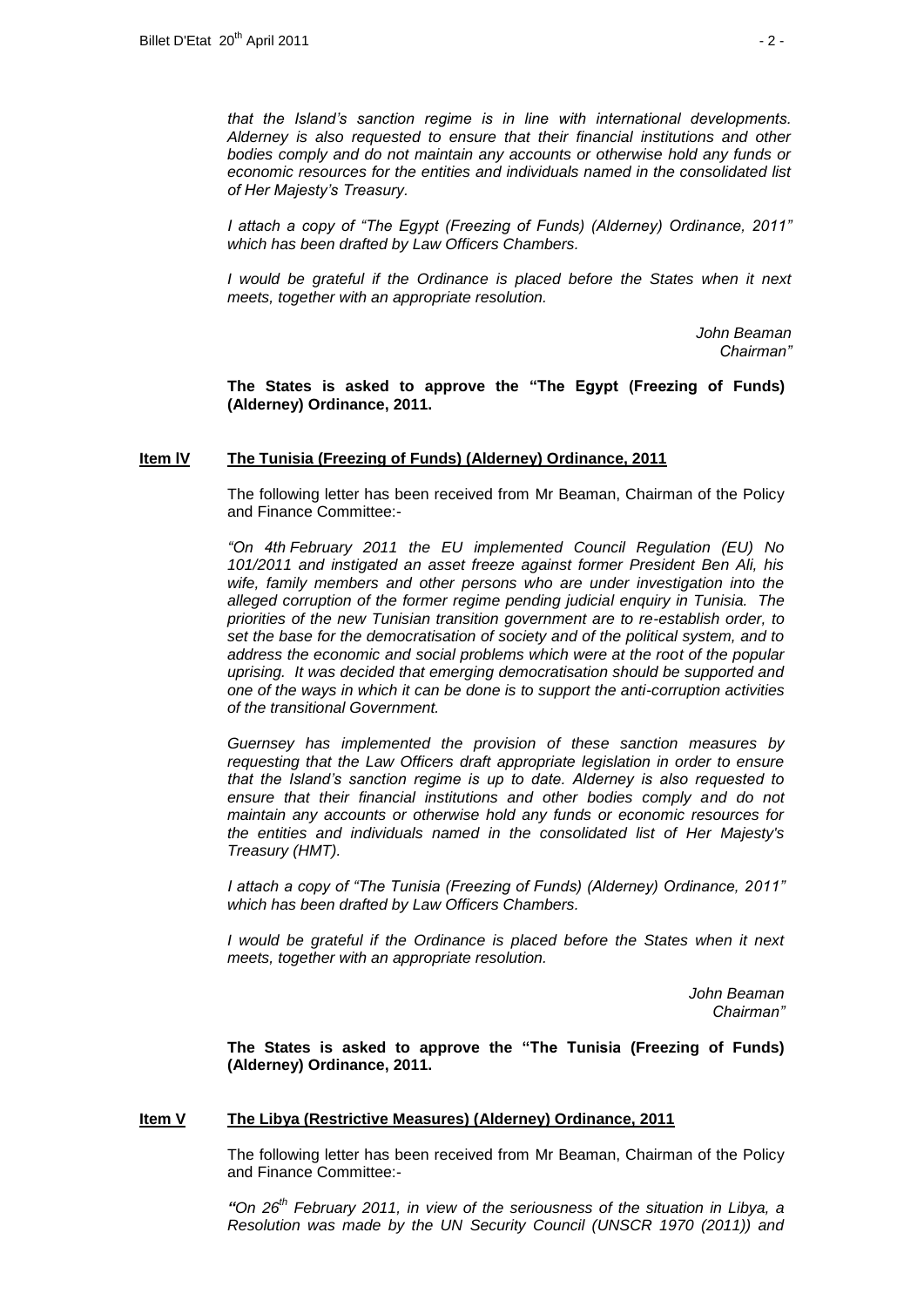*subsequently a decision was made by the European Council to introduce restrictive measures against persons responsible for the violent crackdown on the civilian population in Libya on 15th February and thereafter. The EU implemented Council Regulation 204/2011 on 2nd March 2011 which instigated an arms embargo, a ban on internal repression equipment, as well as restrictions on the admission and the freezing of funds and economic resources of certain persons and entities involved in serious human rights abuses against persons in Libya, including by being involved in attacks, in violation of International law, on civilian populations and facilities. The EU regulation implements and builds upon the UNSCR 1970.* 

*Guernsey has implemented the provision of these restrictive measures by requesting that the Law Officers draft appropriate legislation in order to ensure that the Island's sanction regime is in line with international developments. Alderney is also requested to ensure that their financial institutions and other bodies comply and do not maintain any accounts or otherwise hold any funds or economic resources for the entities and individuals named in the consolidated list of Her Majesty's Treasury (HMT).* 

*I attach a copy of "The Libyan (Restrictive Measures) (Alderney) Ordinance, 2011" which has been drafted by Law Officers Chambers.* 

*I* would be grateful if the Ordinance is placed before the States when it next *meets, together with an appropriate resolution.*

> *John Beaman Chairman"*

**The States is asked to approve the "The Libya (Restrictive Measures) (Alderney) Ordinance, 2011.**

### **Item VI The Law Enforcement Commission (Bailiwick of Guernsey) Law, 2011**

The following letter has been received from Sir Norman Browse, President of the States of Alderney:-

*"Please find enclosed a letter from the Bailiff, dated 23rd March 2011, seeking approval of the above law.*

*I* would therefore be obliged if you would debate this matter at your meeting on *20th April 2011 and give your approval as set out in the letter.*

> *Sir Norman Browse President"*

### **The States is asked to approve "The Law Enforcement Commission (Bailiwick of Guernsey) Law, 2011".**

(Note: A copy of the Projet de Loi may be seen at the States Office, Island Hall and the Library.)

### **Item VII The Alderney eGambling (Amendment) Regulations, 2011**

The following letter has been received from Mr Beaman, Chairman of the Policy and Finance Committee:-

*"The Alderney eGambling (Amendment) Regulations, 2011 were made by the Alderney Gambling Control Commission on 30th March, 2011 and came into force on 1st April, 2011.* 

*The amendment Regulations were made for two reasons. Firstly changes were made to enable the Commission to specify that licensees and holders of foreign*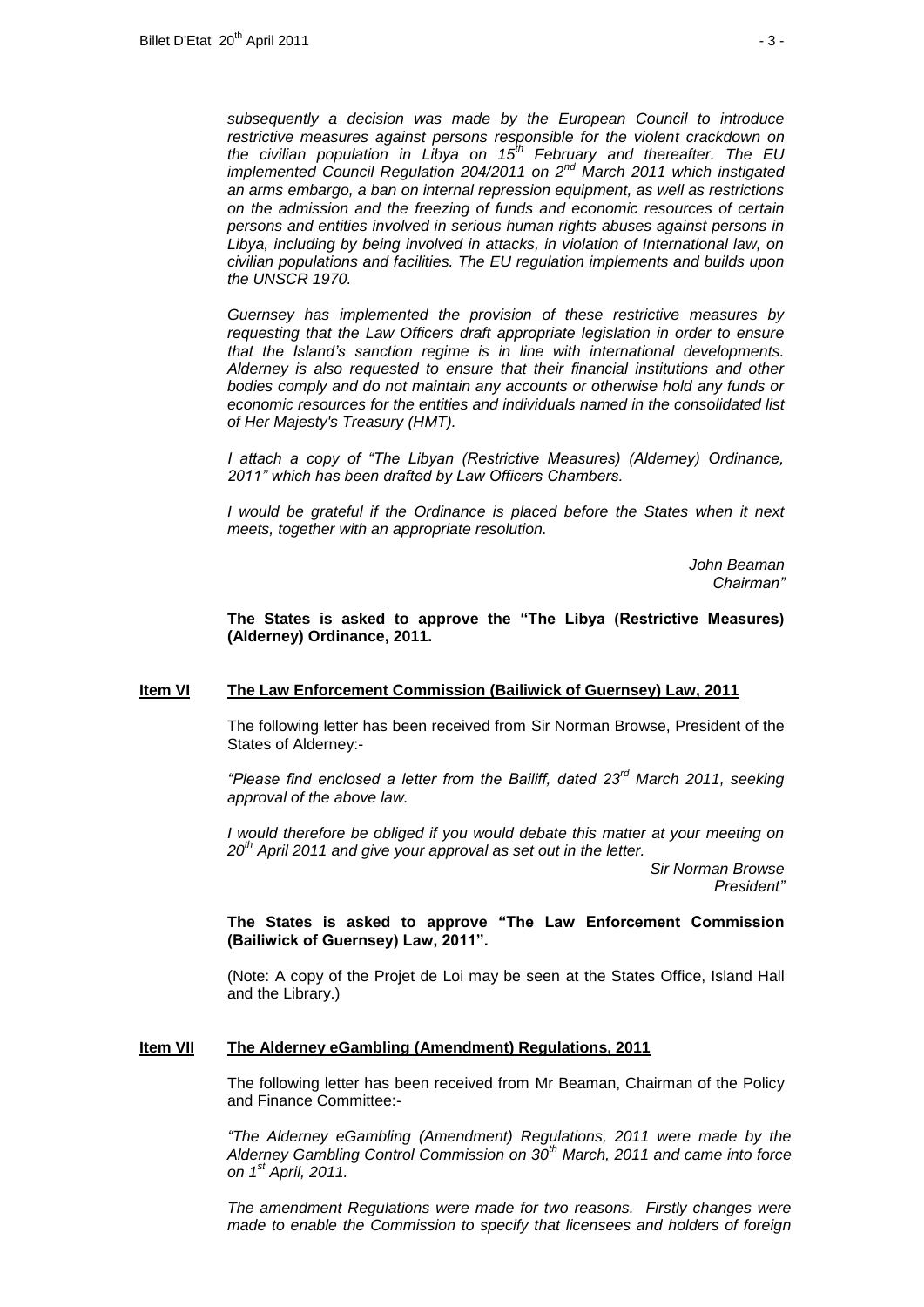*gambling associate certificates incorporate or include such software on their download, website or application as the Commission may specify. Secondly, the amendment Regulations amend certain defined job titles and transfer a function previously carried out by the Chief Executive Officer to a Director.*

*The amendment Regulations were drafted by the Law Officers of the Crown in Guernsey upon the instructions of the Commission.*

*The States of Alderney are requested to note the Alderney eGambling (Amendment) Regulations, 2011 and allow their continued use.*

> *John Beaman Chairman"*

**The States is asked to resolve that "The Alderney eGambling (Amendment) Regulations, 2011" not be annulled.**

# **Item VIII The Alderney Road Traffic and Public Highways (Amendment) Regulations, 2011**

The following letter has been received from Mr Walden, Chairman of the General Services Committee:-

*"I attach a copy of the above, which were made on 9th March 2011 and come into force on 14th April 2011. It was noted that when the Alderney Road Traffic & Public Highways (Amendment) Regulations, 2009 were drafted to cover the display of brake lights on vehicles, motorcycles were not provided for. Law Officers Chambers have drafted The Alderney Road Traffic and Public Highways (Amendment) Regulations, 2011 to amend this omission and make it clear that in the case of a motor bicycle, it is only necessary for one working brake light to be carried.*

*Section 35(2) of the Alderney Road Traffic and Public Highways Ordinance, 1966 provides that regulations made under the Ordinance be laid before the States as soon as may be after the making thereof and, if at that meeting or the next subsequent meeting, the States resolve that the regulations be annulled, the regulations shall cease to have effect. I will recommend that the States resolves not to annul them.*

*I* would be obliged if the Alderney Road Traffic and Public Highways (Amendment) *Regulations, 2011 are placed before the States at its next Meeting together with an appropriate proposition.*

> *W Walden Chairman"*

**The States is asked to resolve that "The Alderney Road Traffic and Public Highways (Amendment) Regulations, 2011" not be annulled.**

### **Item IX Audited Accounts 2010**

The following letter has been received from Mr Beaman, Chairman of the Policy and Finance Committee:-

*"In accordance with Section 61 (5) of The Government of Alderney Law 2004, as amended, and the mandate of the Policy and Finance Committee, I attach the accounts of the States of Alderney and the States Water Board together with the Auditors' Reports thereon, in respect of the year ended 31st December 2010.*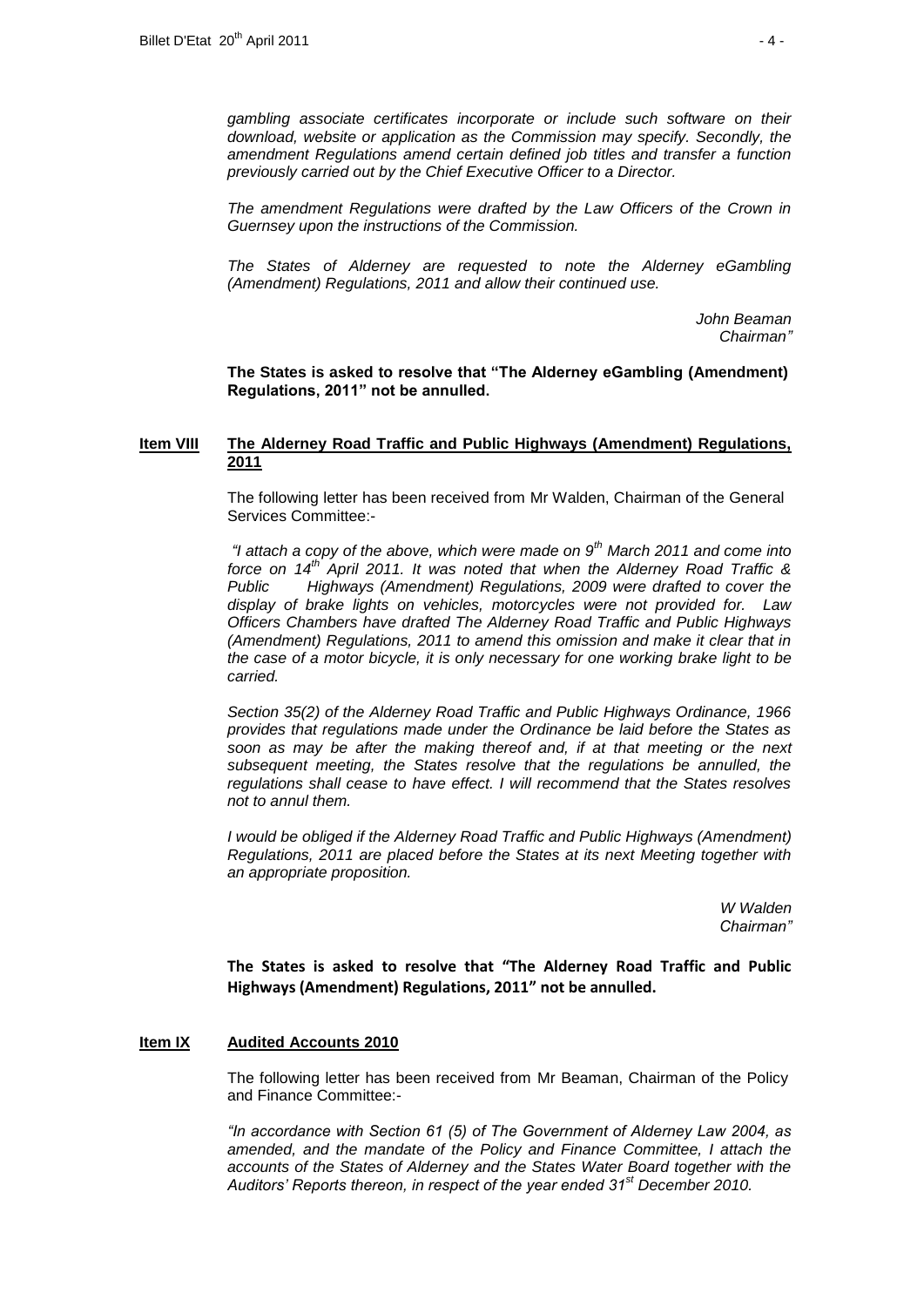#### *Revenue Account*

*The detailed breakdown of the income and expenditure of the three committees is given in the published accounts, with details of the accounts for 2009, original budget and revised budget (Probable Outturn) for 2010 also shown for comparative purposes.* 

*The following comments highlight in round figures some of the material differences between the accounts and the revised budget: -*

### *Building and Development Control Committee*

*Income from planning fees is higher than budgeted due to the receipt of fees from the Fort Tourgis project and recoveries from Land Use Plan Inquiry. Excepting this, fees reflect the much reduced level of property movement and building work*  and it is anticipated that income from fees will continue to be affected during 2011. *BDCC fees remain at 2009 levels pending resubmission of this matter to the States.*

*The increased expenditure in staff costs relates to internal staff charges and*  reflects the full costs of Committee support staff and a more realistic allocation of *staff charges.* 

### *General Services Committee*

*The General Services Committee has continued to deliver the range of public services under its mandate and although there were some variations between the individual budget headings, expenditure was £7,000 less than the revised budget.*

*. Income was £57,000 less than anticipated mainly due to a reduction in the anticipated surplus on the harbour trading account, as mentioned in the following paragraph.*

*Harbour - The above figures include the Harbour trading surplus of £11,862 which was £54,000 less than anticipated in the revised budget. Income shows an increase of £40,000 more than budgeted for fees due to increased shipping movements and visiting yachts. However total expenditure was £93,000 more than budgeted as this included two major items that had not been anticipated in the 2010 estimates. 2010 saw the introduction of a new service from Huelin Renouf which has been welcomed, and made possible by the extended berthing area of the Commercial Quay.*

*Water Board - The General Services Committee also fulfils the functions of the Water Board, which in 2010 returned an overall operating surplus on revenue account of £41,682 which is an improvement on 2009. This improvement has been achieved by a combination of an increase in water rates, coupled with increased consumption on metered supplies, particularly on larger buildings, and the fact that there are currently no water restrictions.* 

*The ultimate aim of the Board is to continue achieving an operating surplus with a view to building the depleted reserves in order to fund future capital requirements. At present a deficit is budgeted in 2011.*

*Water Board Capital – Phase 1 capital expenditure was finalised in 2010, with an overspend of £33,000 funded from the Board's reserves together with a grant from the States of Alderney of £349,000.*

*Phase 2 is expected to be completed within the budgeted States grant of £700,000. Phase 3 will be reliant on a further States grant and this item will be submitted to the full States for consideration in due course.*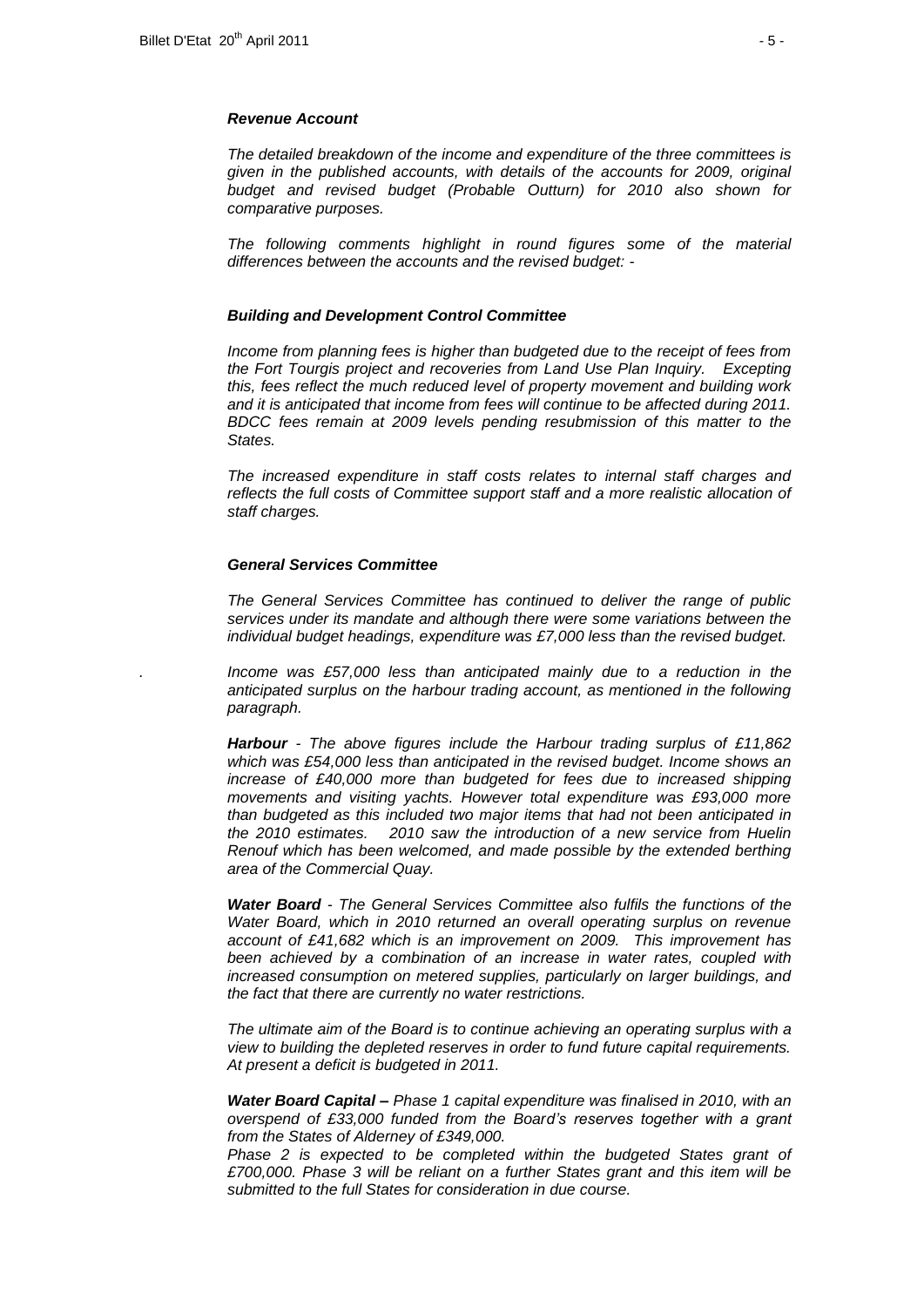#### *Policy and Finance Committee*

*Expenditure by the Policy and Finance Committee was £32,000 less than the revised budget due to a lesser amount incurred under unforeseen expenditure, and the successful outcome of the first full year of operating the home carers service.* 

*Overall income was up by £8,000. As was predicted in the last budget report income has reduced from the level of previous years, due to factors outside our control such as bank interest, duty free receipts, philatelic profits and court receipts;* 

### *Overall position*

*The overall position on Revenue Account at the end of 2010 shows that income was £31,000 less than estimated and expenditure was £47,000 less than estimated, and as a result the use of accumulated unspent balances was reduced by £16,000.* 

*This is a satisfactory result in the current financial climate, and has been achieved by a combination of cost containment and an extension of the user pays policy. It is the fifth year running that the deficit is less than that budgeted.* 

*The unspent balances of £116,300 have practically been exhausted. A case to retain the remaining £16,000 will be submitted to Treasury & Resources to cover the delayed Val Sewer Project. As previously advised from 2011 onwards there will be pressure on all departmental managers to keep expenditure strictly within their budget as there will be no unspent balances to meet any deficit in the revenue account.* 

### *Staff Pension Scheme*

*An extract from the report of the scheme actuary produced in accordance with Financial Reporting Standard 17 is included under Note 2. This is in effect a "snapshot" of the financial position of the scheme as at the 31st December 2010. This shows an increase in the scheme deficit from £1,298,000, to £1,631,000, due to the current economic situation.*

*Since 1st January 2006 normal retirement age for any new members joining after that date has been changed to 65.* 

*The States is acutely aware that the pension deficit is unsustainable, and is proactively investigating ways to ameliorate this. As agreed at the December 2009 States meeting measures are being taken to reduce the current deficit, including an increase in members contribution, a reduction in the pension escalation factor,* and funding members retiring at age 60 by alternative means for the first five *years of entitlement. However these measures alone will not eliminate the deficit, and ongoing discussions are being held with the Guernsey Treasury and Resources Department, and the Public Sector Remuneration Committee. Discussions so far have been positive and helpful but there can be no disguising the fact that radical decisions will need to be made as soon as possible to contain and reduce the deficit.* 

### *Capital Account*

*Expenditure on Capital Account was £4,233,048 in 2010 reflecting the essential work on capital projects undertaken during that period. The two main areas of expenditure being the Commercial Quay and the New Connaught Care Home.*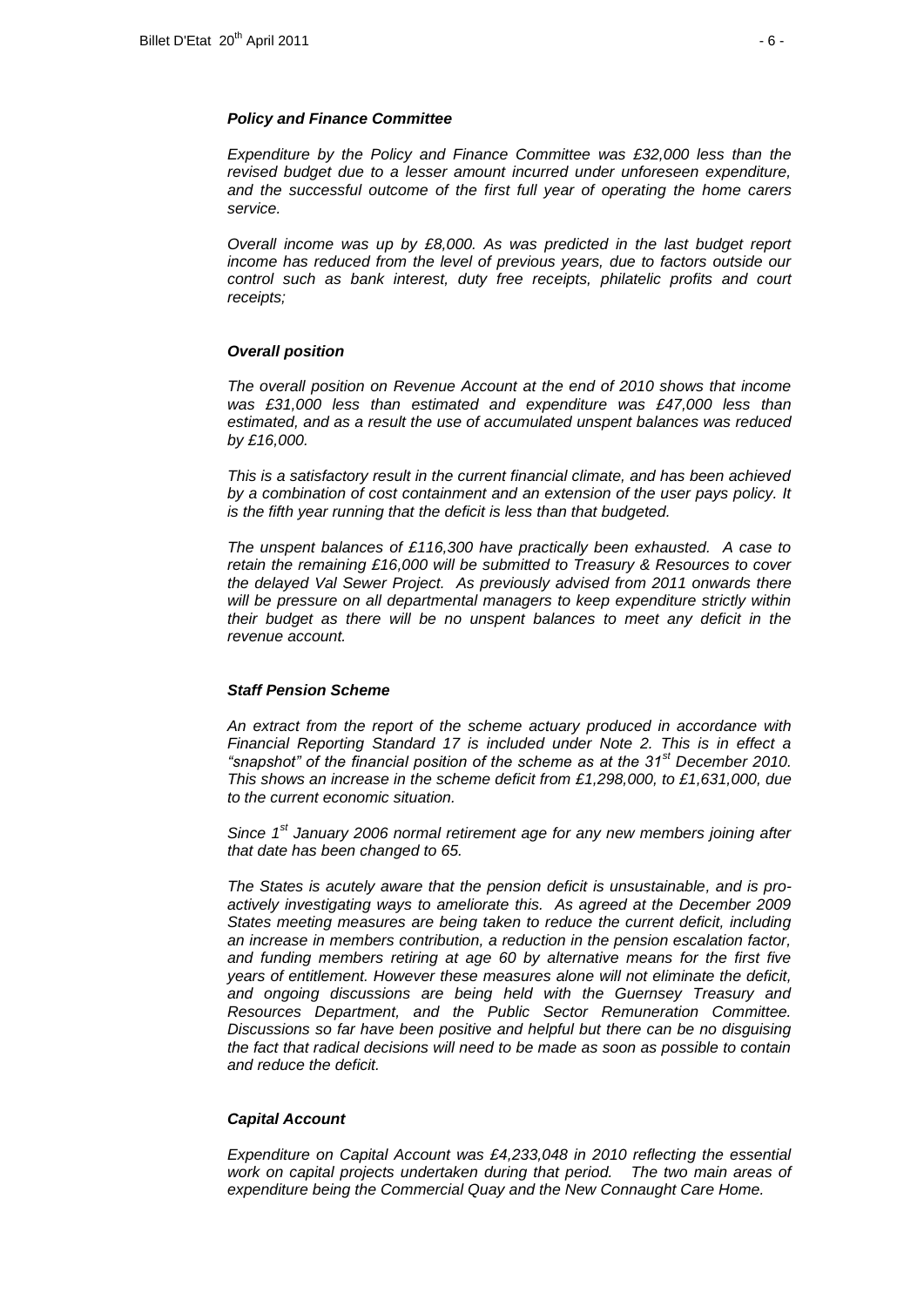*Commercial Quay - Phase 1 of the commercial quay has been completed, except*  for the outstanding item of the rock revetment; independent consultants have *been engaged and the matter is continuing. Phase 2 was completed on time and within budget. A report on Phase 3, the Upper Berth, was given to the States of Alderney in May 2010. Two major extra cost elements were noted, i.e. the antiscour mattress and additional concrete for filling gaping cavities exposed when the quay was drilled. The cost uplift was estimated to be £100,000. Since that time additional lighting and unforeseen costs installing the new fire fighting system, have added to the expenditure.* 

*The New Connaught Care Home – this project is scheduled for completion in May.* 

*Income on Capital Account relating to the General Services Committee includes the amounts transferred from the Alderney Gambling Control Committee which are necessary to fund the Capital projects. Also included is £530,000 realised from the sale of States properties, together with £198,000 from property transfer duties.*

#### *Alderney Gambling Control Commission*

*Revenues from licence fees in 2010 amounted to £3,885,650. After the addition of fee income and interest, and deduction of operating expenses the Commission made a surplus in the year of £2,255,399.* 

The anticipated capital income from the AGCC looks secure although it will *always be exposed to the risk of detrimental external factors beyond Alderney's control. We are fortunate to have a Commission and management team that is very much in tune with developments that are likely to affect our revenues. The benefit to the Bailiwick of the very substantial telecoms and server revenues generated by Alderney's gambling industry is now becoming increasingly recognised in Guernsey which is to our advantage.* 

*Meanwhile, in order to clearly differentiate the States marketing activity of its gambling licences from the regulatory functions of the Commission, Alderney eGambling Ltd has been formed. Funding for this activity is from Commission surpluses which accrue to the States. The Company's annual accounts are included with this submission.*

#### *Conclusion*

*The results for the year reflect the considerable efforts made by all staff to contain costs and to further extend the user pays principle to charges. The net result is that although the deficit is less than budgeted in October, we have been reliant on unspent balances to balance the accounts; this option will not be available to us going forward. However it is also worth mentioning that for the fifth year running the cost of waste disposal has been capped at £500,000.* 

*Keeping the year's expenditure and income in balance has required the use of £106,000 of unspent balances. As previously stated the remaining unspent balances of £16,000 require approval from Treasury and Resources for use against the delayed Val Sewer project in 2011.* 

*The formation of an Alderney Housing Association in January 2011 will result in a long awaited upgrading and refurbishment of the Island's housing stock. However this will reduce the rental income on General Services Committee by some £250,000.*

*As always the States is under pressure to deliver more services for the same or less money. Staff numbers remain under tight control, and a freeze in pay increases during 2010 was a sign of the prevailing economic climate.*